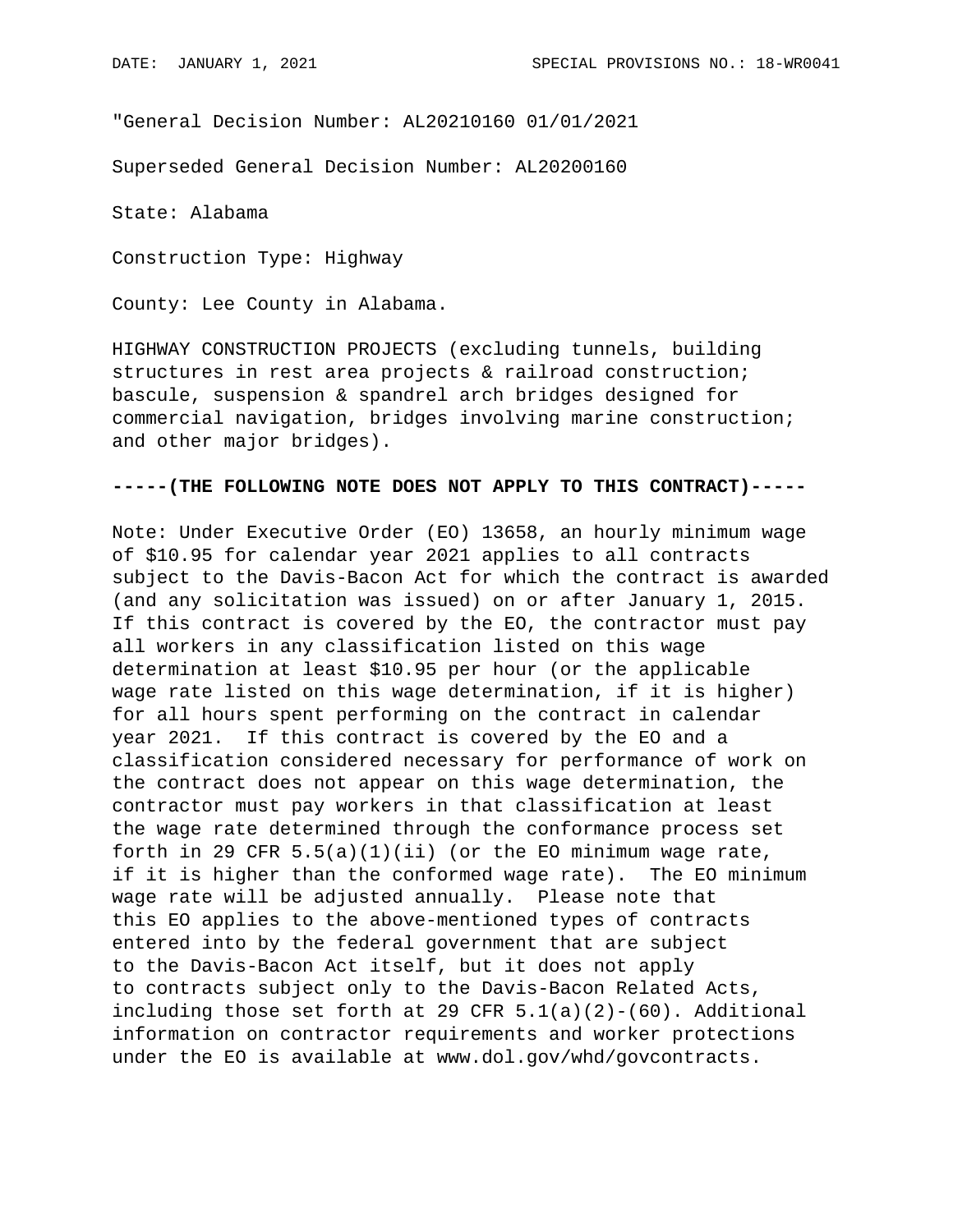| Modification Number | Publication Date |  |
|---------------------|------------------|--|
|                     | 01/01/2021       |  |

ELEC0505-001 09/01/2019

|                         | Rates | Fringes |  |
|-------------------------|-------|---------|--|
| ELECTRICIAN\$ 27.34     |       | 3%+8.61 |  |
| SUAL2019-039 11/13/2019 |       |         |  |

|                                                                      | Rates | Fringes |
|----------------------------------------------------------------------|-------|---------|
| CARPENTER (Form Work Only)\$ 15.13                                   |       | 0.00    |
| CEMENT MASON/CONCRETE FINISHER\$ 13.56                               |       | 0.00    |
| HIGHWAY/PARKING LOT STRIPING:<br>Operator (Striping Machine)\$ 19.82 |       | 0.00    |
| HIGHWAY/PARKING LOT STRIPING:<br>Truck Driver (Line Striping         |       |         |
| $True k)$ \$ 14.55                                                   |       | 0.00    |
| IRONWORKER, REINFORCING\$ 16.20                                      |       | 0.00    |
| IRONWORKER, STRUCTURAL\$ 22.40                                       |       | 0.00    |
| LABORER GRADE CHECKER\$ 14.08                                        |       | 0.00    |
| LABORER: Asphalt, Includes<br>Raker, Shoveler, Spreader and          |       |         |
| Distributor\$ 14.22                                                  |       | 0.00    |
| LABORER: Common or General\$ 11.52                                   |       | 0.00    |
| LABORER: Mason Tender -                                              |       |         |
| Cement/Concrete\$ 13.38                                              |       | 0.00    |
| LABORER: Pipelayer\$ 14.13                                           |       | 0.00    |
| Asphalt Spreader\$ 16.00<br>OPERATOR:                                |       | 0.00    |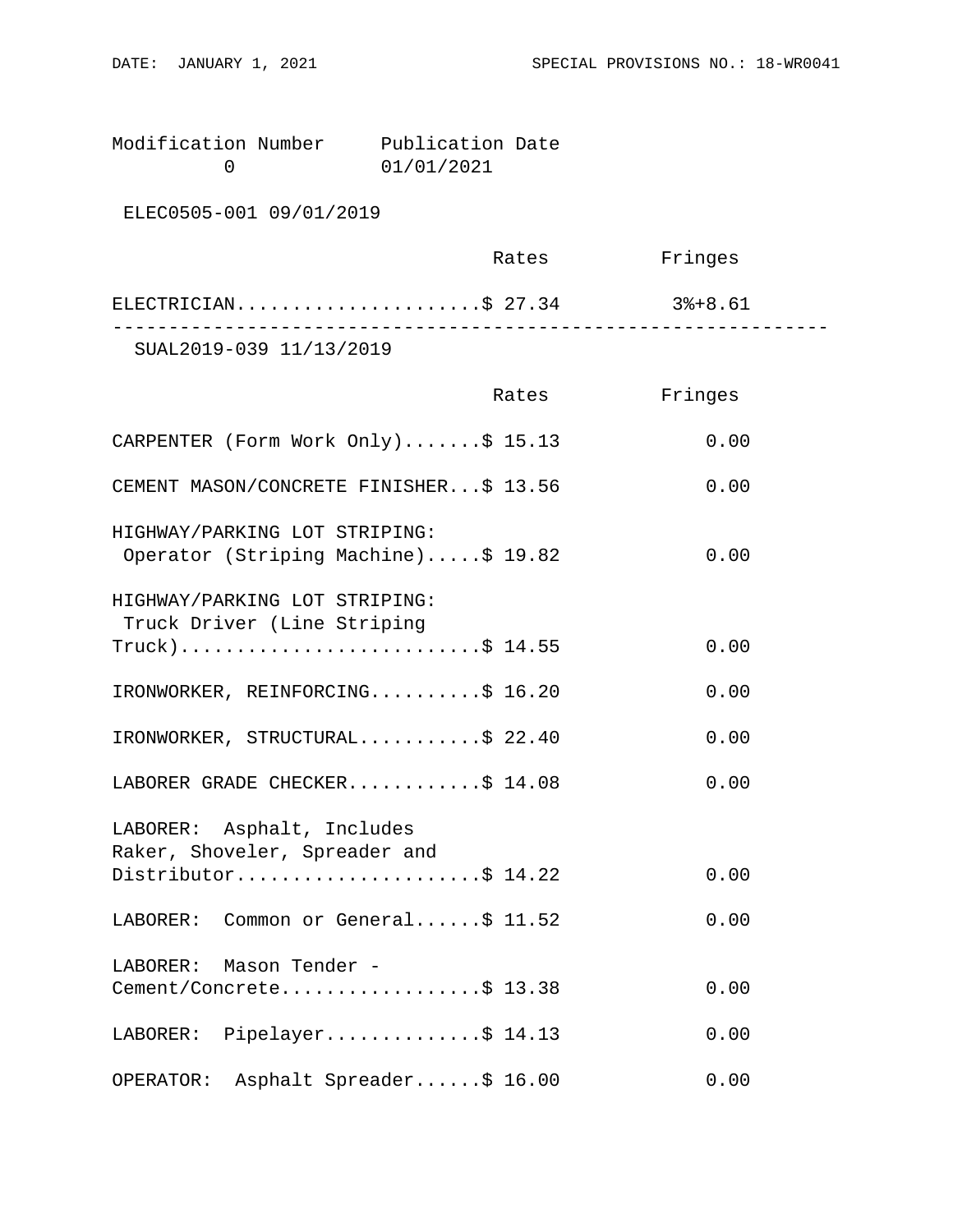| OPERATOR:            | Backhoe/Excavator/Trackhoe\$ 15.26 | 0.00  |
|----------------------|------------------------------------|-------|
|                      | OPERATOR: Bobcat/Skid              |       |
|                      | Steer/Skid Loader\$ 13.88          | 0.00  |
| OPERATOR:            | Broom/Sweeper\$ 13.38              | 0.00  |
| OPERATOR:            | Bulldozer\$ 15.28                  | 0.00  |
| OPERATOR:            | Crane\$ 22.88                      | 0.00  |
| OPERATOR:            | Drill\$ 26.73                      | 11.25 |
| OPERATOR:            | Grader/Blade\$ $17.98$             | 0.00  |
| OPERATOR:            | Loader\$ 15.55                     | 0.00  |
|                      | OPERATOR: Material Transfer        |       |
|                      | Vehicle\$ 16.60                    | 0.00  |
|                      | OPERATOR: Mechanic\$ 19.16         | 0.00  |
| OPERATOR:            | Milling Machine\$ 15.79            | 0.00  |
| OPERATOR:            | Oiler\$ 16.83                      | 0.00  |
|                      | OPERATOR: Paver (Asphalt,          |       |
|                      | Aggregate, and Concrete)\$ 15.54   | 0.00  |
|                      | OPERATOR: Roller\$ 14.29           | 0.00  |
|                      | OPERATOR: Scraper\$ 13.30          | 0.00  |
|                      | PAINTER (Brush and Roller)\$ 15.97 | 1.27  |
|                      | TRAFFIC CONTROL: Flagger\$ 12.38   | 0.00  |
| TRAFFIC CONTROL:     |                                    |       |
| Laborer-Cones/       |                                    |       |
| Barricades/Barrels - | Setter/Mover/Sweeper\$ 13.03       | 0.00  |
|                      | TRUCK DRIVER: Dump Truck\$ 15.51   | 0.00  |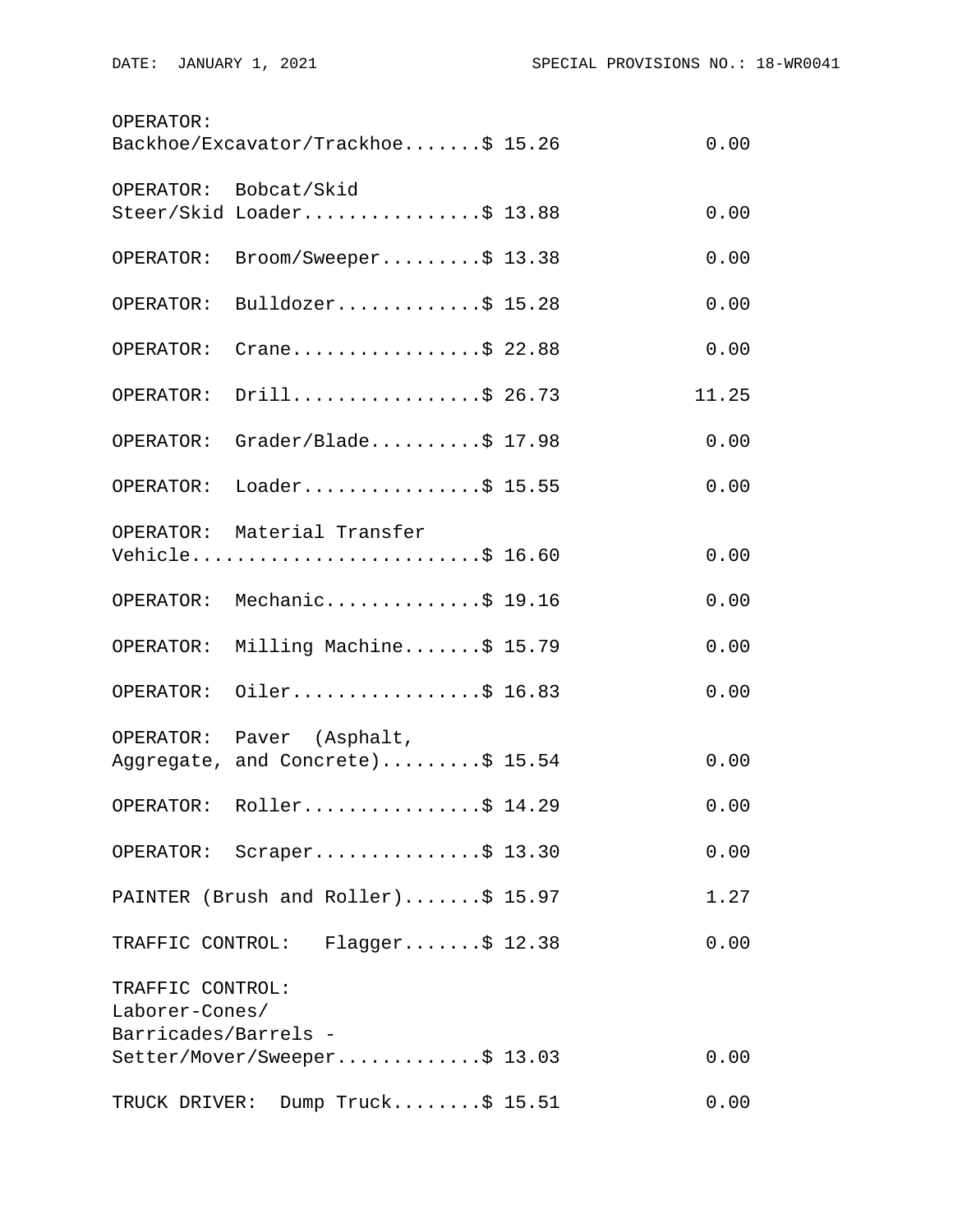|  | TRUCK DRIVER: Flatbed Truck\$ 15.00             | 0.00 |
|--|-------------------------------------------------|------|
|  | TRUCK DRIVER: Lowboy Truck\$ 16.79              | 0.00 |
|  | TRUCK DRIVER: Semi-Trailer<br>$True k$ \$ 15.56 | 0.00 |
|  | TRUCK DRIVER: Water Truck\$ 13.50               | 0.00 |
|  |                                                 |      |

WELDERS - Receive rate prescribed for craft performing operation to which welding is incidental.

================================================================

Note: Executive Order (EO) 13706, Establishing Paid Sick Leave for Federal Contractors applies to all contracts subject to the Davis-Bacon Act for which the contract is awarded (and any solicitation was issued) on or after January 1, 2017. If this contract is covered by the EO, the contractor must provide employees with 1 hour of paid sick leave for every 30 hours they work, up to 56 hours of paid sick leave each year. Employees must be permitted to use paid sick leave for their own illness, injury or other health-related needs, including preventive care; to assist a family member (or person who is like family to the employee) who is ill, injured, or has other health-related needs, including preventive care; or for reasons resulting from, or to assist a family member (or person who is like family to the employee) who is a victim of, domestic violence, sexual assault, or stalking. Additional information on contractor requirements and worker protections under the EO is available at www.dol.gov/whd/govcontracts.

Unlisted classifications needed for work not included within the scope of the classifications listed may be added after award only as provided in the labor standards contract clauses (29CFR 5.5 (a) (1) (ii)).

----------------------------------------------------------------

The body of each wage determination lists the classification and wage rates that have been found to be prevailing for the cited type(s) of construction in the area covered by the wage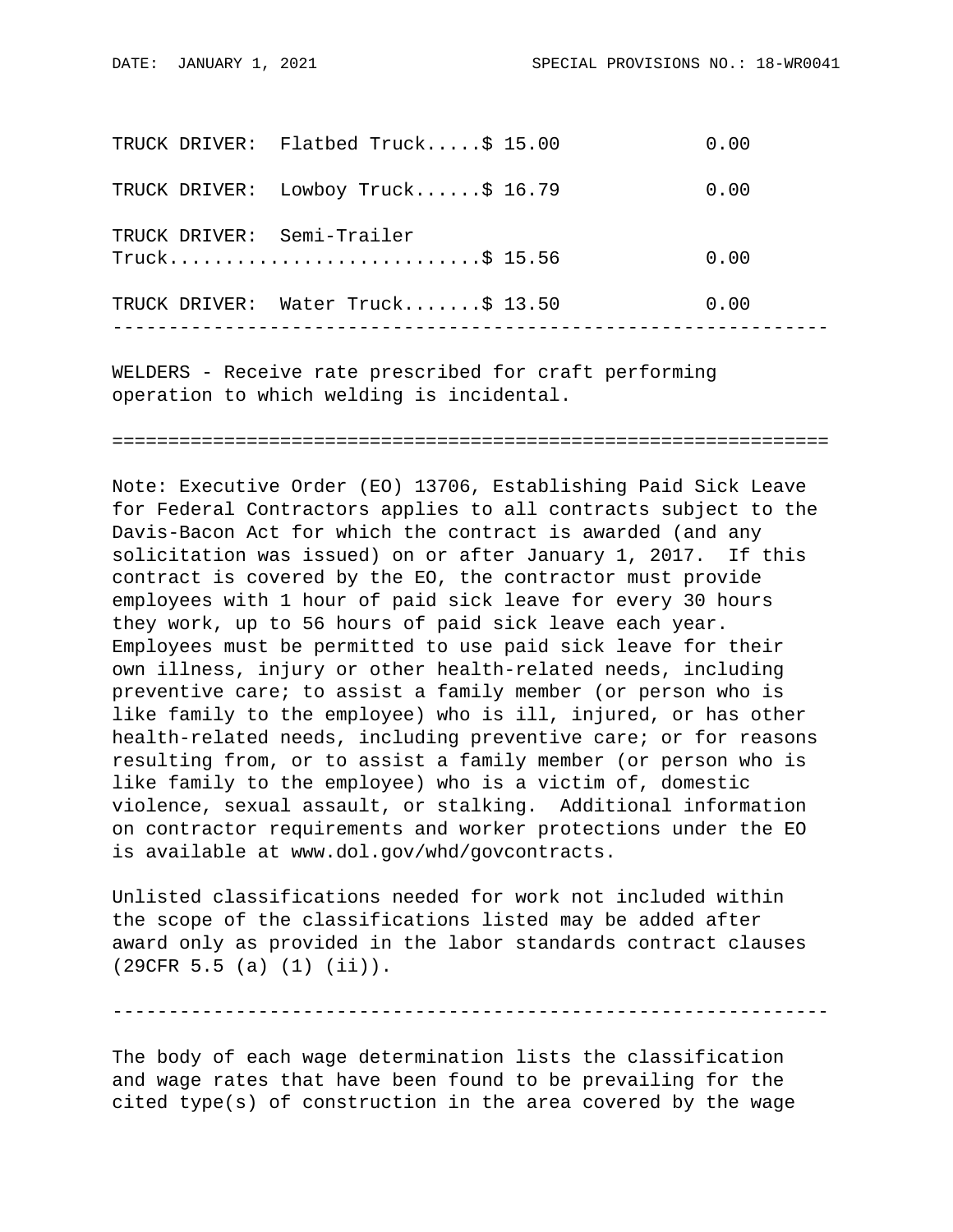determination. The classifications are listed in alphabetical order of ""identifiers"" that indicate whether the particular rate is a union rate (current union negotiated rate for local), a survey rate (weighted average rate) or a union average rate (weighted union average rate).

## Union Rate Identifiers

A four-letter classification abbreviation identifier enclosed in dotted lines beginning with characters other than ""SU"" or ""UAVG"" denotes that the union classification and rate were prevailing for that classification in the survey. Example: PLUM0198-005 07/01/2014. PLUM is an abbreviation identifier of the union which prevailed in the survey for this classification, which in this example would be Plumbers. 0198 indicates the local union number or district council number where applicable, i.e., Plumbers Local 0198. The next number, 005 in the example, is an internal number used in processing the wage determination. 07/01/2014 is the effective date of the most current negotiated rate, which in this example is July 1, 2014.

Union prevailing wage rates are updated to reflect all rate changes in the collective bargaining agreement (CBA) governing this classification and rate.

Survey Rate Identifiers

Classifications listed under the ""SU"" identifier indicate that no one rate prevailed for this classification in the survey and the published rate is derived by computing a weighted average rate based on all the rates reported in the survey for that classification. As this weighted average rate includes all rates reported in the survey, it may include both union and non-union rates. Example: SULA2012-007 5/13/2014. SU indicates the rates are survey rates based on a weighted average calculation of rates and are not majority rates. LA indicates the State of Louisiana. 2012 is the year of survey on which these classifications and rates are based. The next number, 007 in the example, is an internal number used in producing the wage determination. 5/13/2014 indicates the survey completion date for the classifications and rates under that identifier.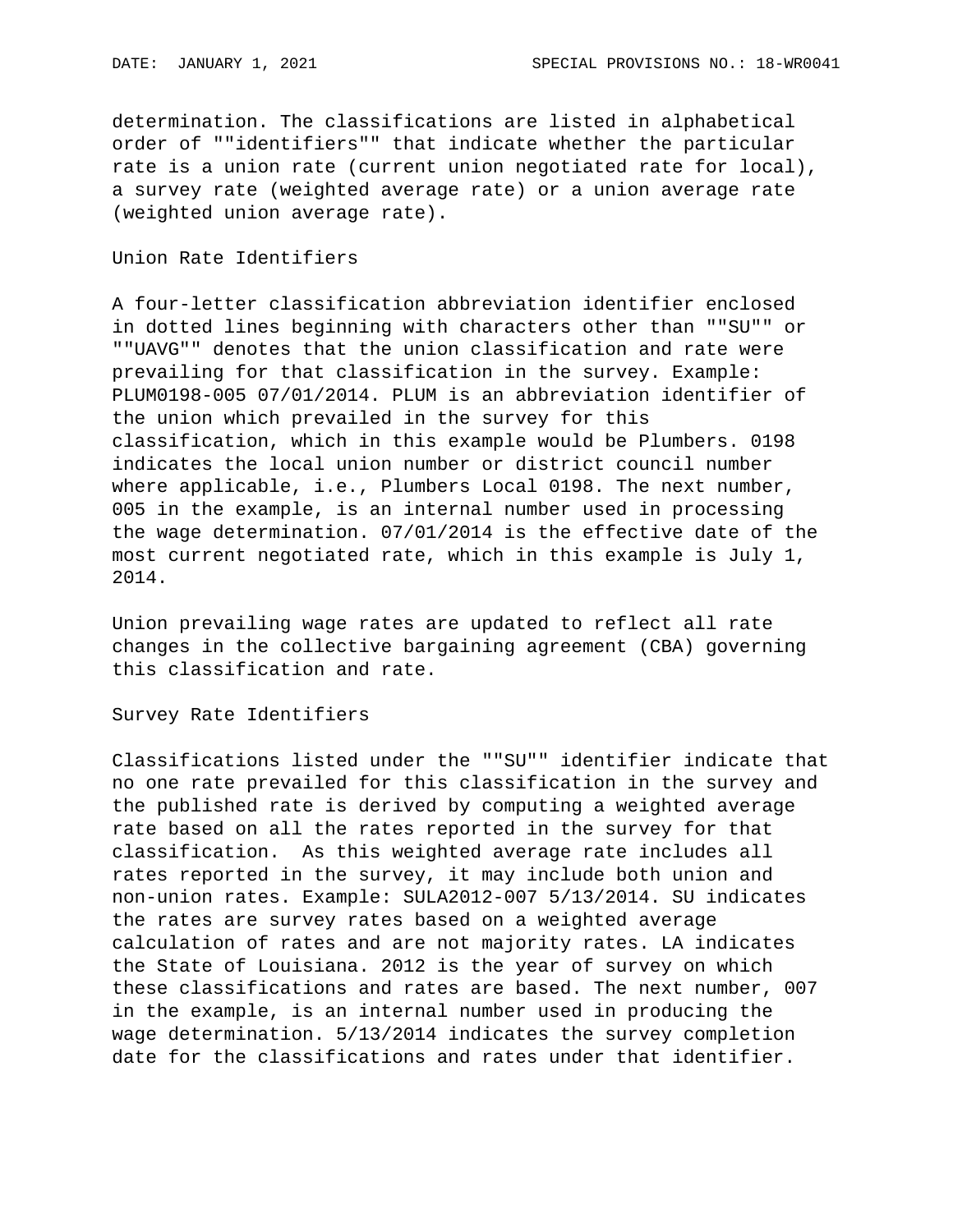Survey wage rates are not updated and remain in effect until a new survey is conducted.

Union Average Rate Identifiers

Classification(s) listed under the UAVG identifier indicate that no single majority rate prevailed for those classifications; however, 100% of the data reported for the classifications was union data. EXAMPLE: UAVG-OH-0010 08/29/2014. UAVG indicates that the rate is a weighted union average rate. OH indicates the state. The next number, 0010 in the example, is an internal number used in producing the wage determination. 08/29/2014 indicates the survey completion date for the classifications and rates under that identifier.

A UAVG rate will be updated once a year, usually in January of each year, to reflect a weighted average of the current negotiated/CBA rate of the union locals from which the rate is based.

----------------------------------------------------------------

## WAGE DETERMINATION APPEALS PROCESS

1.) Has there been an initial decision in the matter? This can be:

- \* an existing published wage determination
- \* a survey underlying a wage determination
- \* a Wage and Hour Division letter setting forth a position on a wage determination matter
- a conformance (additional classification and rate) ruling

On survey related matters, initial contact, including requests for summaries of surveys, should be with the Wage and Hour Regional Office for the area in which the survey was conducted because those Regional Offices have responsibility for the Davis-Bacon survey program. If the response from this initial contact is not satisfactory, then the process described in 2.) and 3.) should be followed.